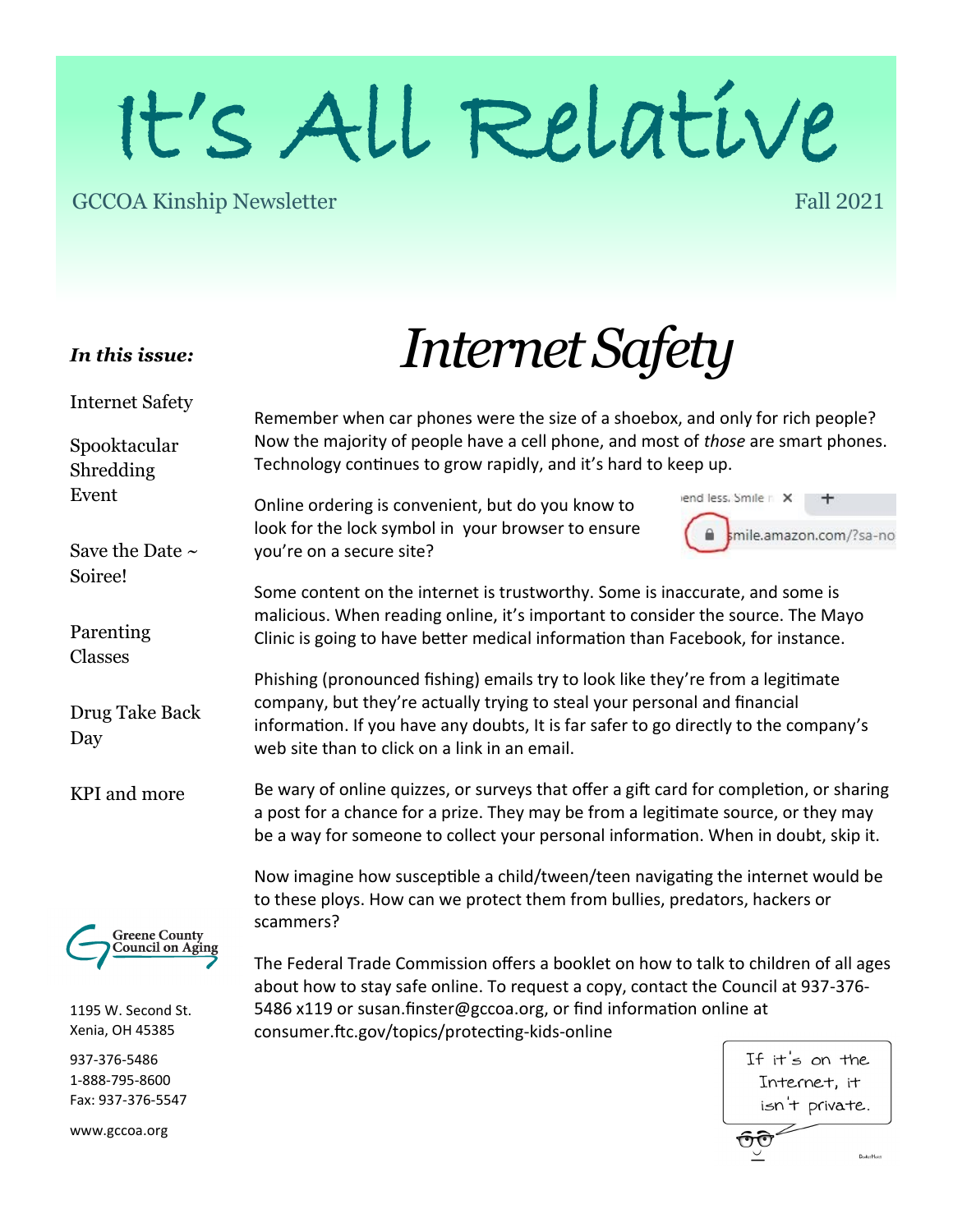#### *Drive-By Shredding Event*



The Council is holding a Spooktacular Shredding Event on Saturday, October 30th, 9am to

Noon at the Xenia Community Center (1265 W Second St, the building next to the Council office). No reservations required. Drive up with up to 3 bags or boxes of documents. Volunteers will move them from your car to the Shred-it truck for shredding. Please be sure that the bags/ boxes only contain paper—no checkbook covers, for example. Papers that need to be shredded include old tax documents, and old credit card or bank statements. Instruction booklets, envelopes, and junk mail should be recycled.

p.s. There will be prizes awarded for the best costumes or decorated cars!

#### *Save the Date ~ Holiday Gift Soiree*

Our elves are busy creating handmade gifts for this year's

> *Holiday Gift Soiree***. Wednesday, December 1st 10am to 6pm Xenia Community Center (Next to the Council's office.)**

We have a very special and beautiful experience planned, along with the opportunity to purchase some one-of-a-kind handcrafted items and homemade treats. We will have precautions in place to keep everyone safe.

Stay up-to-date on this and other Council events on our web site (www.gccoa.org/events) or on our Facebook page.

## *Parenting Classes*

Parenting a Kinship child can be more challenging than parenting the first time around, due to many factors. Family and Children First offers a class for caregivers of children of all ages.

Active Parenting Now will give you skills to achieve a fuller, more satisfying family life – for anyone who is parenting children! This workshop will show you effective ways to…

- Use non-violent discipline that really works
- Open up lines of communication
- Teach responsibility, courage and other character traits
- Encourage school success
- Prevent further problems with drugs, alcohol and sex
- Defuse power struggles
- Stimulate independence
- Stop scolding and start smiling!

For more information or to enroll contact Melodee Bass at Greene County Family and Children First at 937-562-5606 or 937-562- 5600.

#### *Fire Prevention Month*

October is Fire Prevention Month. This is an excellent time to review and practice your plan for what to do if a fire starts in your home.

Don't forget to change the batteries in your smoke detectors! If you do not have smoke detectors in your home, please contact us here at the Council at

937-376-5486 or yourfriends@gccoa.org.

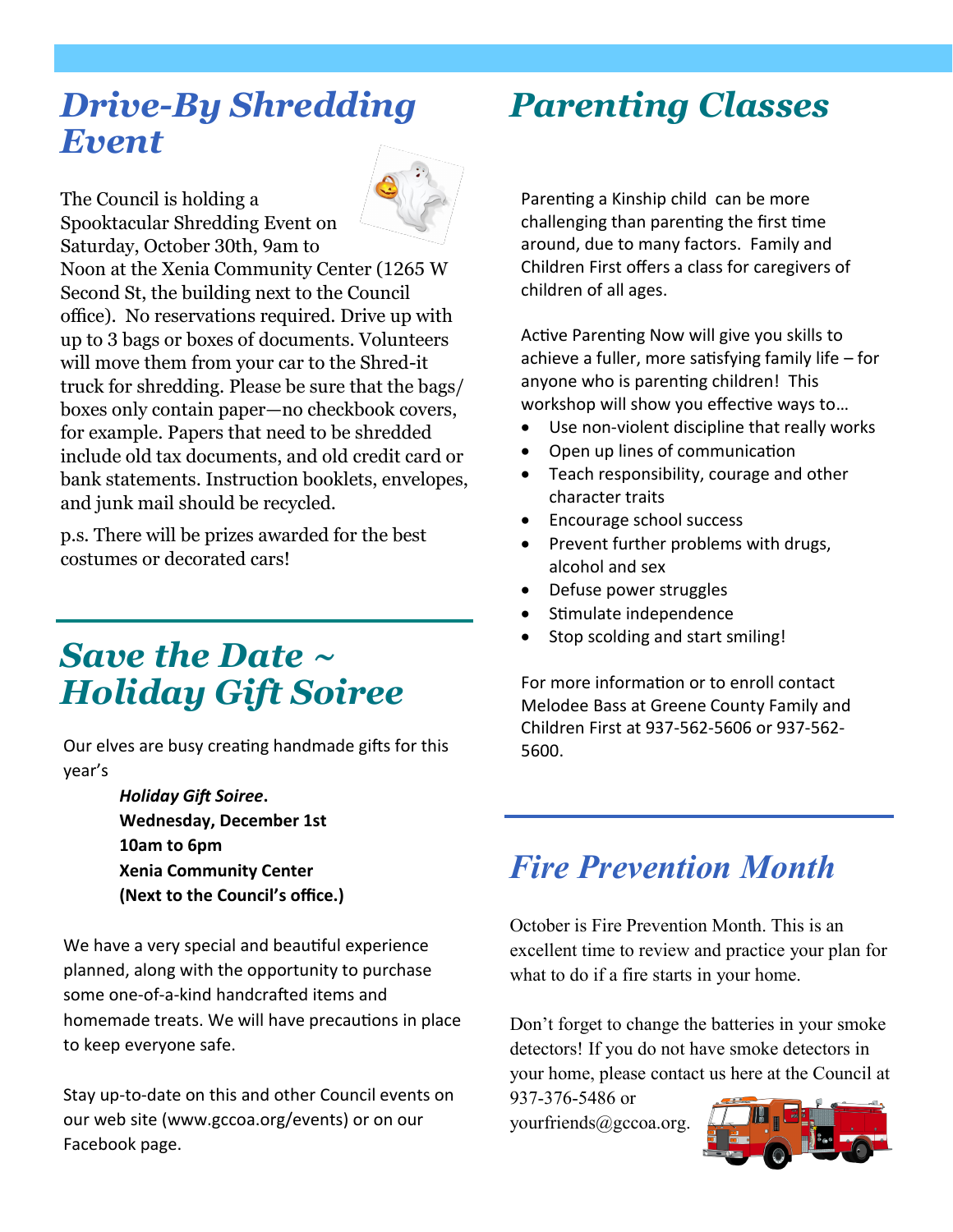#### KPI Review

Ohio's *Kinship Permanency Program*, or KPI, is intended to provide initial financial support for minor children who are being cared for in a kinship situation. Funds include an initial larger payment, followed by a series of smaller payments at 6 month intervals, up to a total of 8 payments. *There is no deadline for the initial application.* 

Eligibility requirements:

- A court-issued order granting legal custody or on or after July 1, 2005. Temporary or informal guardianship is not sufficient.
- The child must live with the kinship caregiver.
- Everyone 18 years or older in the home must complete a background check.
- If the placement was not made by an approved children services agency, the kinship family must undergo a home study (at no cost) prior to KPI approval.
- The gross income of the household cannot exceed 300% of federal poverty guidelines.

To request the KPI application packet, contact: Greene County Job and Family Services, 541 Ledbetter Road, Xenia, OH 45385 or call 937-562-6600

### *National Prescription Drug Take Back Day*

Saturday, October 23rd is National Prescription Drug Take Back Day. Each take back event keeps thousands of pounds of medications out of our land fills, and out of our water supply.

Bring your unneeded or expired drugs to the Greene County Sheriffs Department (105 E Market St, Xenia), or check with your local police department for drop off hours. Please note:

- No needles or liquids are accepted.
- You may dump all the pills into a zip top plastic bag. Remove individually packaged medications from the packaging.

If you are unable to attend the drop off, check with your local pharmacy. Many will accept old medications for proper disposal.

#### *Medicare Open Enrollment*

Medicare Open Enrollment begins October 15th. Advantage plans and Part-D (prescription) plans change every year, and we often see increased premiums and co-pays, drugs no longer covered or at a different cost, and changes in providers contracted with your plan. This is why an annual review of options is critical.

The Council is processing reviews over the phone. Information packets were mailed to those previously assisted, and we are currently conducting phone calls with the respondents. If you are new to this assistance, you can contact the Council to request a packet but we ask that you do this *as soon as possible*.